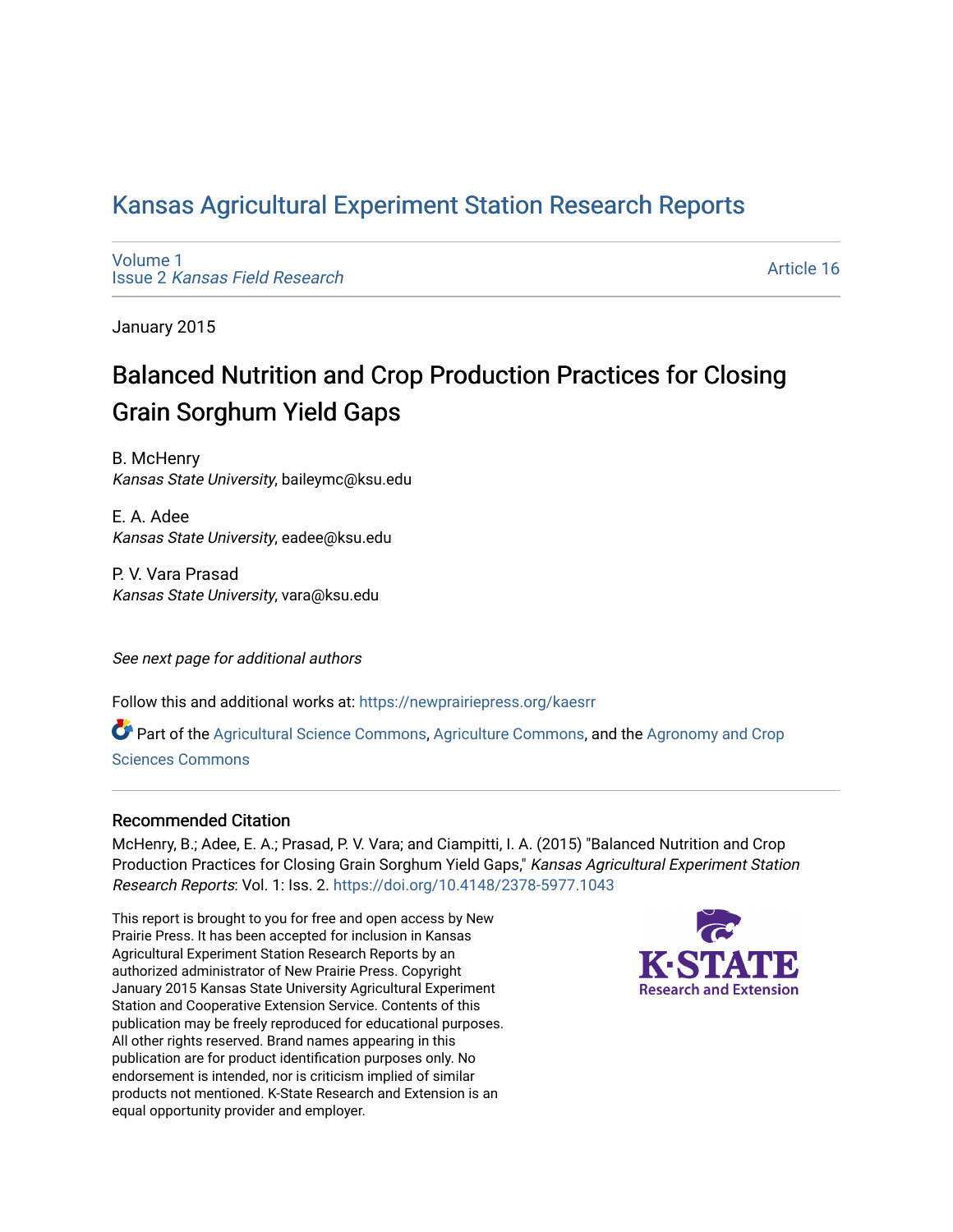## Balanced Nutrition and Crop Production Practices for Closing Grain Sorghum Yield Gaps

## **Abstract**

A field experiment was conducted at the East Central Kansas Experiment Field near Ottawa, KS, and at the Kansas River Valley Experiment Field near Rossville, KS, in the summer of 2014 to evaluate diverse cropping systems approaches on closing sorghum yield gaps. Yield gaps can be understood as the difference between maximum yield and attainable on-farm yields. The factors that were tested include narrow row spacing; plant population; balanced nutrition practices, including various timings of nitrogen, phosphorus, and potassium (NPK) and micronutrient applications; crop protection with fungicide and insecticide applications; plant growth regulator effects; and the use of precision ag technology for maximizing yields, including a GreenSeeker meter (Trimble Navigation, Westminster, CO) for more precisely determining fertilizer nitrogen needs for sorghum. In addition, this project seeks to quantify the comparison between corn and grain sorghum grown side by side at two production input levels (low vs. high). Only sorghum grain yields are presented in this report. Grain sorghum yields were 115 to 135 bu/a in Rossville (under irrigation) and 60 to 80 bu/a in Ottawa (dryland). Rainfall was limited in Ottawa during the flowering and reproductive stages of growth, which drastically limited yield potential.

## Keywords

sorghum, production practices, nutrients, yield

### Creative Commons License



This work is licensed under a [Creative Commons Attribution 4.0 License](https://creativecommons.org/licenses/by/4.0/).

### Authors

B. McHenry, E. A. Adee, P. V. Vara Prasad, and I. A. Ciampitti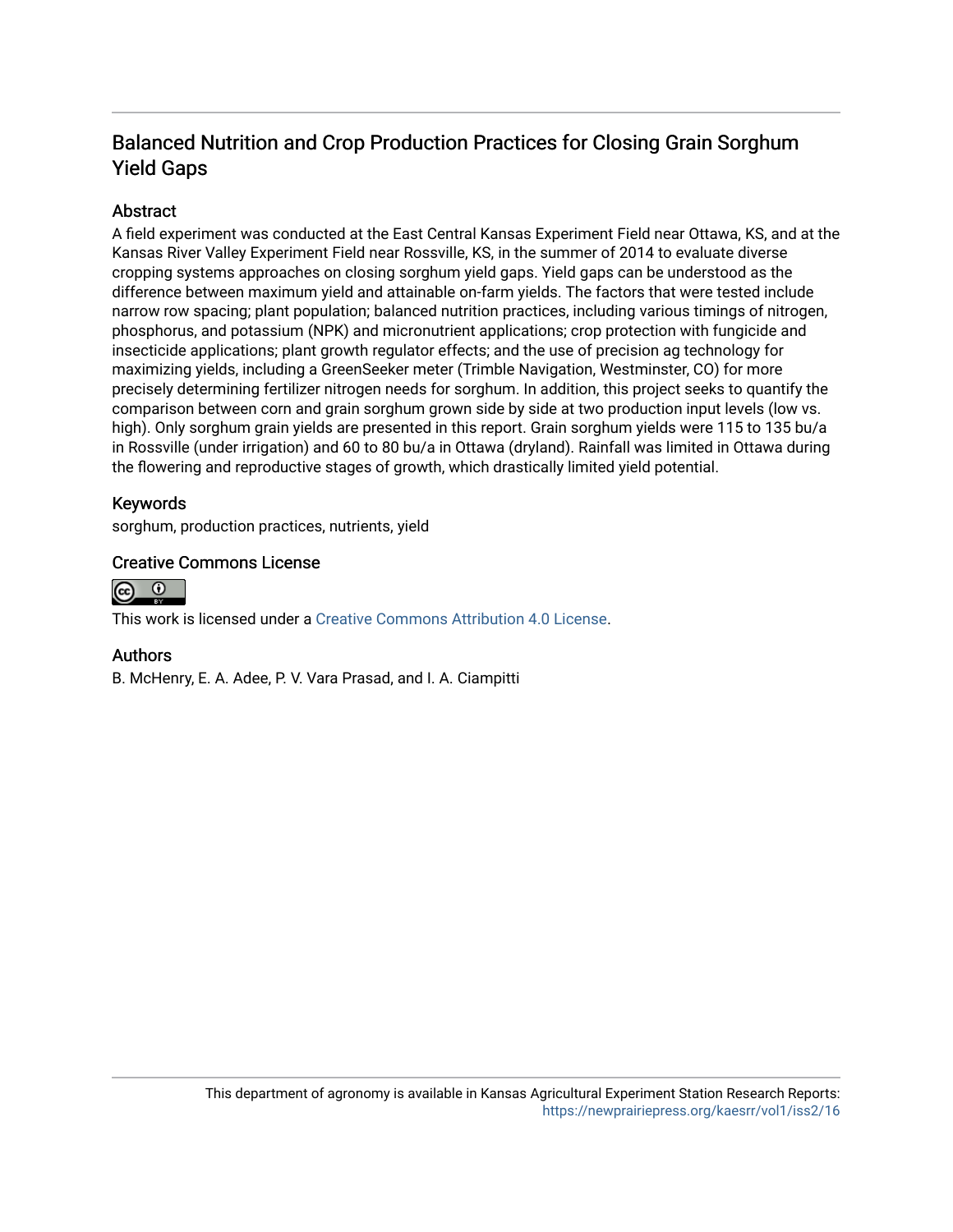



# Balanced Nutrition and Crop Production Practices for Closing Grain Sorghum Yield **Gaps**

*B. McHenry, E. Adee, V. Prasad, and I.A. Ciampitti*

## **Summary**

A field experiment was conducted at the East Central Kansas Experiment Field near Ottawa, KS, and at the Kansas River Valley Experiment Field near Rossville, KS, in the summer of 2014 to evaluate diverse cropping systems approaches on closing sorghum yield gaps. Yield gaps can be understood as the difference between maximum yield and attainable on-farm yields. The factors that were tested include narrow row spacing; plant population; balanced nutrition practices, including various timings of nitrogen, phosphorus, and potassium (NPK) and micronutrient applications; crop protection with fungicide and insecticide applications; plant growth regulator effects; and the use of precision ag technology for maximizing yields, including a GreenSeeker meter (Trimble Navigation, Westminster, CO) for more precisely determining fertilizer nitrogen needs for sorghum. In addition, this project seeks to quantify the comparison between corn and grain sorghum grown side by side at two production input levels (low vs. high). Only sorghum grain yields are presented in this report. Grain sorghum yields were 115 to 135 bu/a in Rossville (under irrigation) and 60 to 80 bu/a in Ottawa (dryland). Rainfall was limited in Ottawa during the flowering and reproductive stages of growth, which drastically limited yield potential.

# **Introduction**

Kansas sorghum producers face the problem of low attainable yield. Grain sorghum is one of the major crops grown in the state of Kansas, and addressing this problem will improve short-term yield and crop productivity. Using better genotypes and best management practices are essential to closing grain sorghum yield gaps. This project is unique in that it takes into account the multitude of factors that influence farmers' decisions in an effort to quantify the diverse interactions that can maximize yields.

# Procedures

At the two locations, Ottawa, KS (dryland), and Rossville, KS (irrigated), the plots were set up with 5 replications with 11 treatments in each replication for the sorghum phase (Table 1). A randomized complete block design was used for the grain sorghum treatments, and side-by-side corn comparison plots were grown on each side of the sorghum replications (2 extra treatments, low vs. high production input for corn). The plots were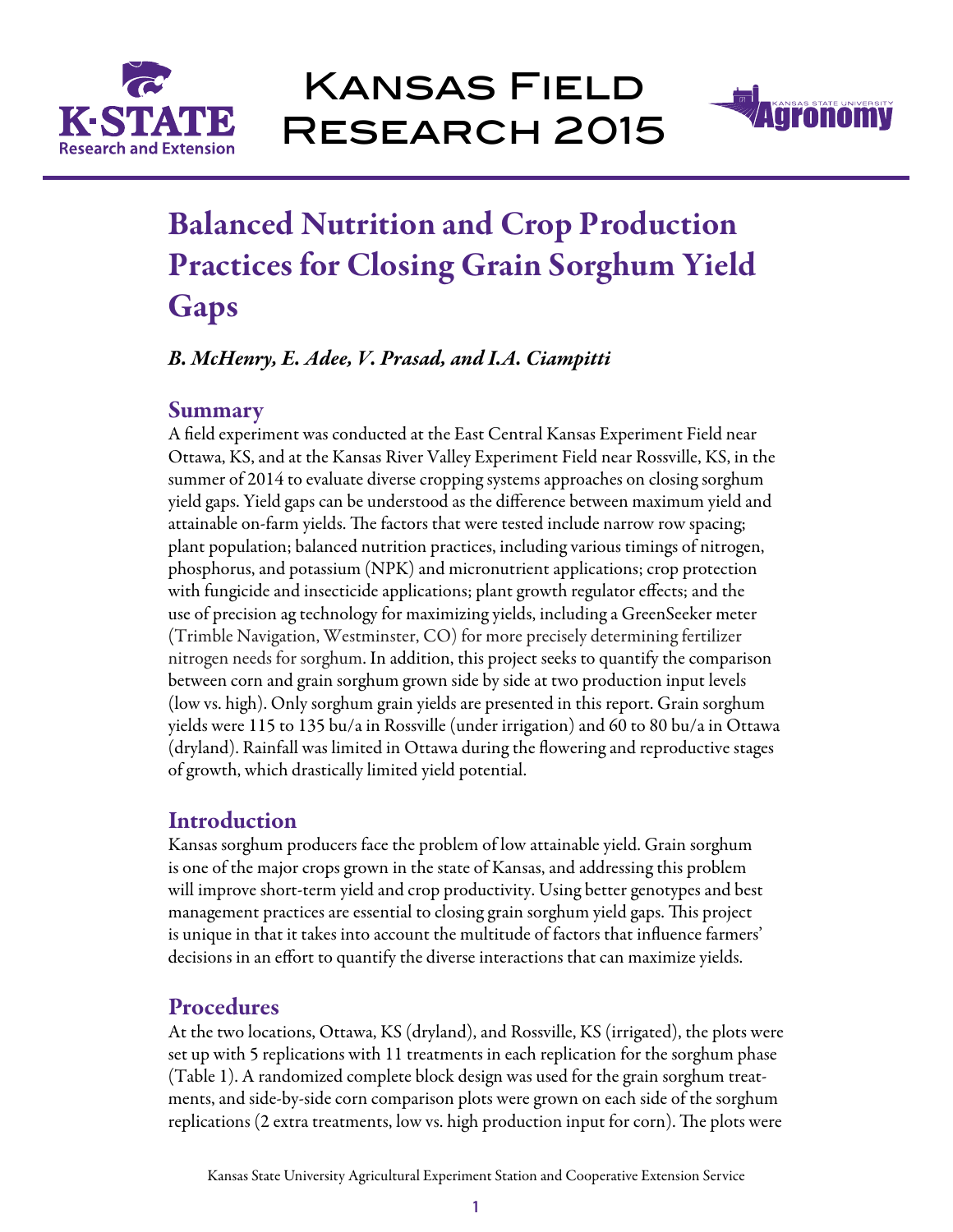10 ft  $\times$  50 ft, or 0.01 acres. The hybrids used were Sorghum Partners NK7633 for sorghum and Pioneer 1151 for corn. Measurements for plant characterization were taken at the V5 growth stage, flowering, mid-reproductive stage, and at harvest. The measurements taken included: plant population stand counts, leaf area index (LAI) at V5 and flowering, chlorophyll (SPAD) readings at V5 and flowering, canopy temperature at flowering, aboveground biomass and nutrient concentrations at diverse growth stages, and grain yield and its components (grain number/head and seed weight).

## Results

Grain sorghum yields were 60 to 80 bu/a in Ottawa (dryland), with lower yield potential related to the limited precipitation experienced during the reproductive period (Figure 1). At Rossville, grain sorghum yields were 115 to 135 bu/a, with higher yield potential related to the irrigation scheduling system (irrigated site) (Figure 2). At Ottawa, the cropping system approach did not influence sorghum grain yields, which may be related to the low yield potential explored in this location (reproductive-stage drought stress). At Rossville, the maximum yield gap documented between the highest-yielding treatment ("kitchen sink," or all inputs are applied but without chloride, treatment 9) and the lowest-yielding scenario (check, treatment 10) was close to 20 bu/a (135 vs. 114 bu/a, respectively). The diverse systems evaluated did not differ in sorghum grain yield, with a statistically significant yield difference from all treatments versus the check, a common-practice approach (treatment 10).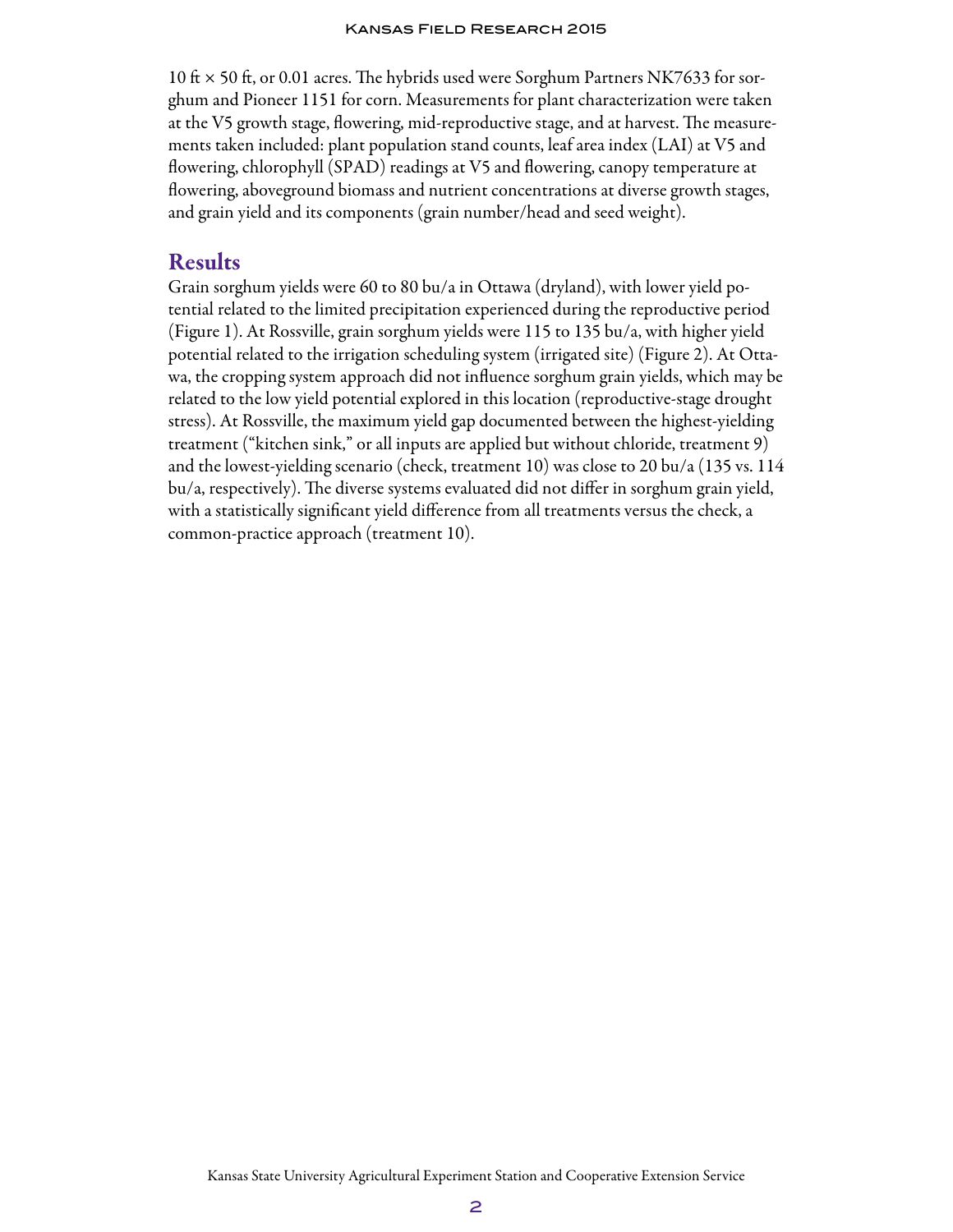| Table 1. Description of sorghum treatments implemented in this study                                                                                                                                                                                                                                                                                                             |                           |               |                         |                           |                           |                      |                      |                      |                      |                        |               |
|----------------------------------------------------------------------------------------------------------------------------------------------------------------------------------------------------------------------------------------------------------------------------------------------------------------------------------------------------------------------------------|---------------------------|---------------|-------------------------|---------------------------|---------------------------|----------------------|----------------------|----------------------|----------------------|------------------------|---------------|
|                                                                                                                                                                                                                                                                                                                                                                                  |                           |               |                         |                           |                           | Treatments           |                      |                      |                      |                        |               |
|                                                                                                                                                                                                                                                                                                                                                                                  |                           |               |                         | 4                         |                           | ٥                    | $\triangleright$     | ∞                    | ᡋ                    | $\overline{a}$         |               |
| Seeding rate                                                                                                                                                                                                                                                                                                                                                                     | <b>Uptimum</b>            | Normal        | Optimum                 | Optimum                   | Optimum                   | <b>Uptimum</b>       | <b>Uptimum</b>       | Jptimum              | <b>Uptimum</b>       | Normal                 | Jptimum       |
| Row spacing                                                                                                                                                                                                                                                                                                                                                                      | 15 in.                    | 15 in.        | $30$ in.                | 15 in.                    | 15 in.                    | 15 in.               | $15$ in.             | 15 in.               | 15 in.               | $30$ in.               | $15$ in.      |
| N program                                                                                                                                                                                                                                                                                                                                                                        | CS                        | 3C)           | CS                      | Standard                  | CS                        | C <sub>S</sub>       | CS                   | CS                   | <b>SS</b>            | Standard               | <b>SS</b>     |
| Fungicide/insecticide                                                                                                                                                                                                                                                                                                                                                            | Yes                       | Yes           | ${\rm Yes}$             | Yes                       | $\mathsf{S}^{\mathsf{o}}$ | $Y$ es               | $Y$ es               | $Y$ es               | Yes                  | $\overline{X}^{\circ}$ | Yes           |
| Micronutrients                                                                                                                                                                                                                                                                                                                                                                   | Fe, Zn                    | Fe, Zn        | Fe, Zn                  | Fe, Zn                    | Fe, Zn                    | None                 | Fe, Zn               | Fe, Zn               | Fe, Zn               | None                   | Fe, Zn        |
| PGR                                                                                                                                                                                                                                                                                                                                                                              | $Y$ es                    | Yes           | $Y$ es                  | Yes                       | Yes                       | Yes                  | $\frac{1}{2}$        | Yes                  | Yes                  | $\overline{X}^{\circ}$ | Yes           |
| Starter fertilizer                                                                                                                                                                                                                                                                                                                                                               | NPKSZn                    | NPKSZn        | NPKSZn                  | NPKSZn                    | NPKSZn                    | NPKSZn               | NPKSZn               | $\overline{z}$       | NPKSZn               | <b>Z</b>               | <b>NPKSZn</b> |
| Chloride                                                                                                                                                                                                                                                                                                                                                                         | $Y$ es                    | Yes           | $Y$ es                  | Yes                       | Yes                       | Yes                  | Yes                  | $Y$ es               | $\frac{1}{2}$        | $\overline{Z}^{\circ}$ | Yes           |
| GreenSeeker + N                                                                                                                                                                                                                                                                                                                                                                  | $\mathsf{S}_{\mathsf{X}}$ | $\frac{1}{2}$ | $\mathsf{\Sigma}^\circ$ | $\mathsf{S}^{\mathsf{O}}$ | ž                         | $\mathsf{z}^{\circ}$ | $\mathsf{S}^{\circ}$ | $\mathsf{z}^{\circ}$ | $\mathsf{S}^{\circ}$ | $\overline{z}$         | Yes           |
| Optimum seeding rate = 80,000 plants/a; Normal = 50,000 plants/a; 15 in. = narrow row spacing; 30 in. = wide row spacing; GS = GreenSeeker meter (Trimble Navigation, Westminster, CO);<br>Standard = conventional N application (without precision ag technology); Fe = Iron; Zn = Zinc; PGR = plant growth regularor; N = nitrogen; P = phosphorus; K = potassium; S = sulfur. |                           |               |                         |                           |                           |                      |                      |                      |                      |                        |               |

### Kansas Field Research 2015

Kansas State University Agricultural Experiment Station and Cooperative Extension Service